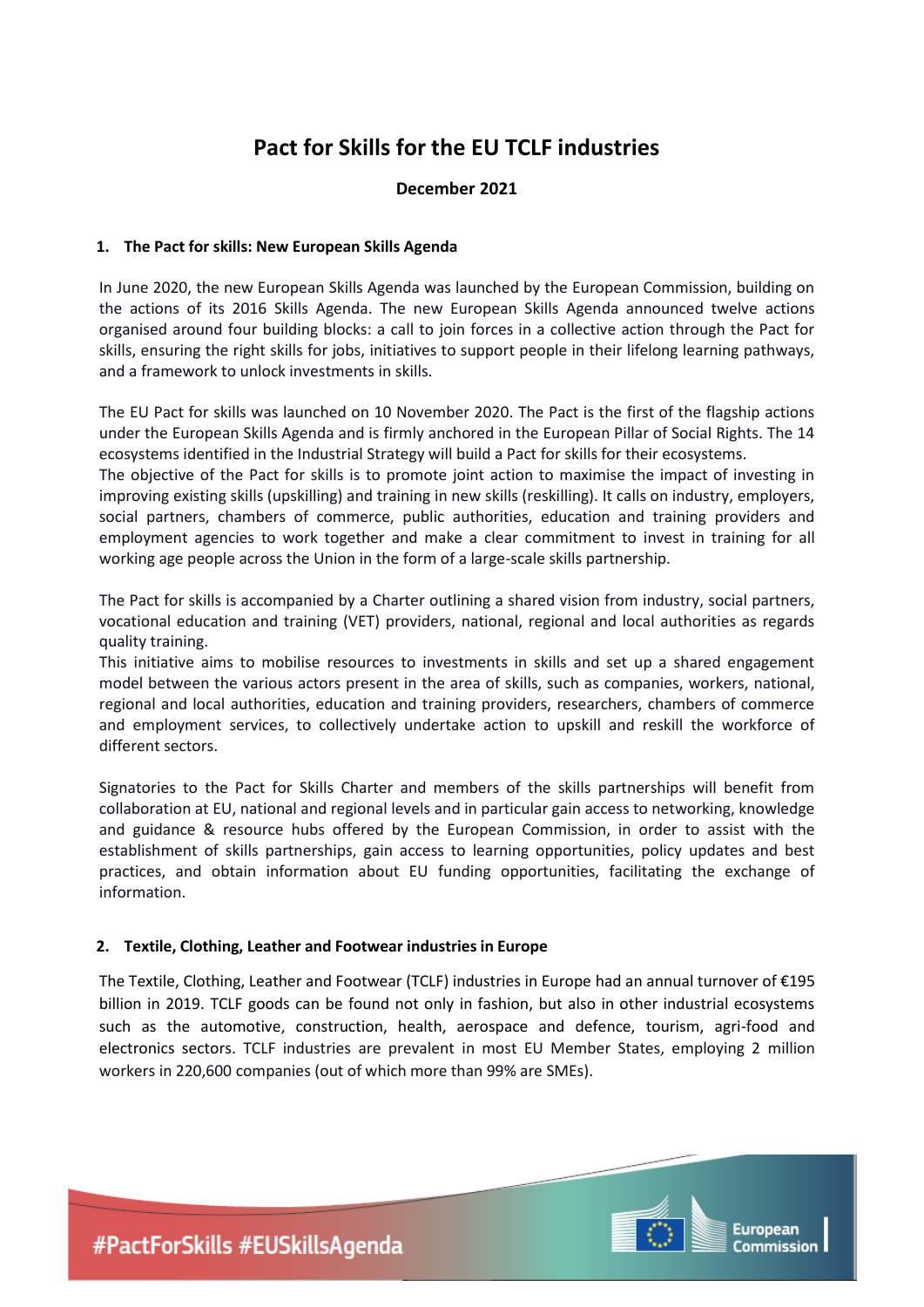The European TCLF industries stand out on the global market with their quality and heritage, high-end goods, but also the innovation of production processes and products themselves. Such success can only be sustained with a qualified and skilled workforce. They are the main assets not only for competitiveness but also for the growth of companies at the regional, national and European levels.

In recent years, digitalisation, sustainability, and other trends in terms of consumption and production emerged, leaving the industries in dire need to adapt to remain competitive. The COVID-19 pandemic significantly accelerated those trends, creating new challenges and opportunities.

The TCLF industries have been recognised by the EU as a strategic ecosystem, which forms part of the of the new EU Industrial strategy, which includes the development of a "transition pathway".

# **3. Key trends and challenges**

# **a. Digital Skills**

Historically, the TCLF industries have been frontrunners in the industrial revolution and innovation. However, in light of today's 4<sup>th</sup> industrial revolution and rapid technological transformation, they constantly need to adjust to the new reality by digitalising their supply chains, adopting additive manufacturing, the Internet of Things, Augmented Reality, e-commerce solutions, and more.

Additionally, with the COVID-19 pandemic and the temporary closing of shops, e-commerce solutions and marketing became crucial. According to Eurostat, 64% of online shoppers in the EU bought clothes, shoes or accessories online in 2020. Enterprises have the opportunity to operate online 'business to customer' (B2C), but may lack the appropriate skills to adapt their business strategies and engage consumers.

With these developments, the demand for digital skills and solutions is greater than the current supply. On the one hand, older and more experienced TCLF employees face difficulties adapting and acquiring new skills, while on the other hand, the digitally-savvy generation currently entering the job market is less interested in manufacturing jobs.

# **b. Green Skills**

According to a survey of 225 European TCLF enterprises in October 2018, environmental drivers of change (customers' perceptions of sustainability, transparency of the supply chain, circular economy and increased cost of energy and raw materials due to climate change) are the most importantfactors influencing employment and production processes. These concepts remain relevant today.

These changes have a strong impact on an enterprise's occupational needs and the type of skills required,e.g., those related to sustainable production processes and products (eco-design), or to the analysis of the environmental impact within the context of the latest standards and legislation.

# **c. Ageing workforce**

Moreover, the TCLF industries are also facing the challenge of an ageing workforce. According to 2020 data, 36% of the workforce is currently over the age of 50, while young workers up to the age of 25 represent only 4% of all employees.



European Commission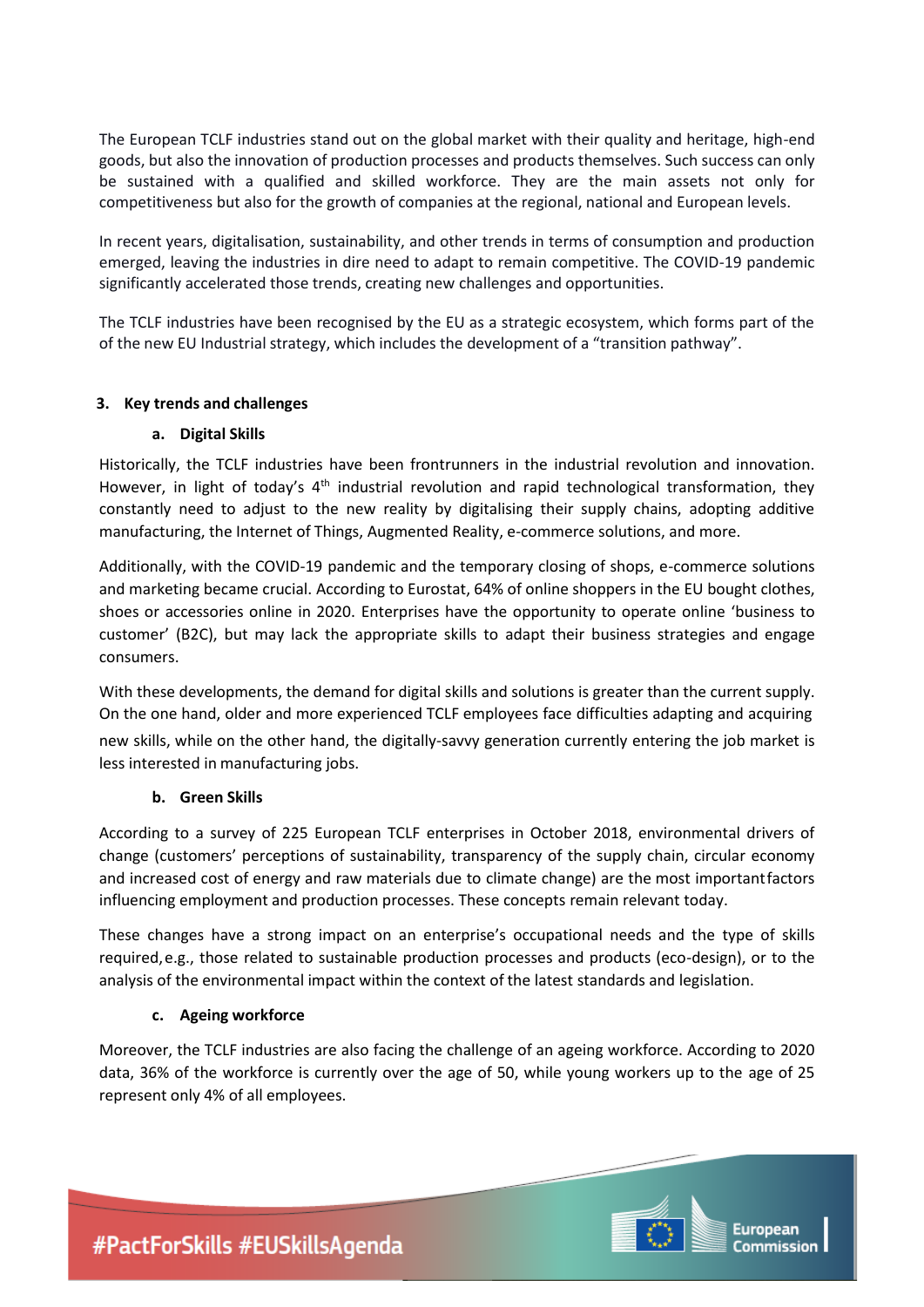Due to cultural, demographic, and economic reasons, the sectors struggle to attract motivated and qualified young talent to study and take up employment in TCLF industries. There is a generally unfavourable perception of these industries by society that results in the impossibility to match supply/demand of occupations. There is a demand for fashion designers and jobs in high fashion brands while other occupations, in particular at the manufacturing and shop floor level, are perceived as unattractive from a career perspective.

If not urgently addressed by all relevant actors (I.e., industry, education providers, public authorities, etc.), this problem will result in the loss of expertise and savoir-faire in enterprises, which may even lead to the closure of businesses and the outsourcing of production.

### **4. COVID-19 impact on the TCLF industries**

The COVID-19 pandemic has further accelerated the above-mentioned trends in TCLF industries, bothin terms of production and employment structure. According to the latest data, the industry's turnover decreased between 15% (textile and footwear sectors) and 20% (clothing sector) in 2020. For the leather sector, the decrease in turnover was between 25 – 30%, depending on the market segments.

To preserve employment, EU Member States supported enterprises with the help of the EU SURE instrument under the EU Recovery and Resilience Facility. These measures have now ended and without a rapid rebound of the markets, more jobs are threatened, especially among less experienced and older workersand employees. Losing employees will not only decrease the attractiveness of the industries among youngsters and increase the insecurity of those that will remain, but will also hamper the ability to transfer knowledge and find replacements for the retiring workers.

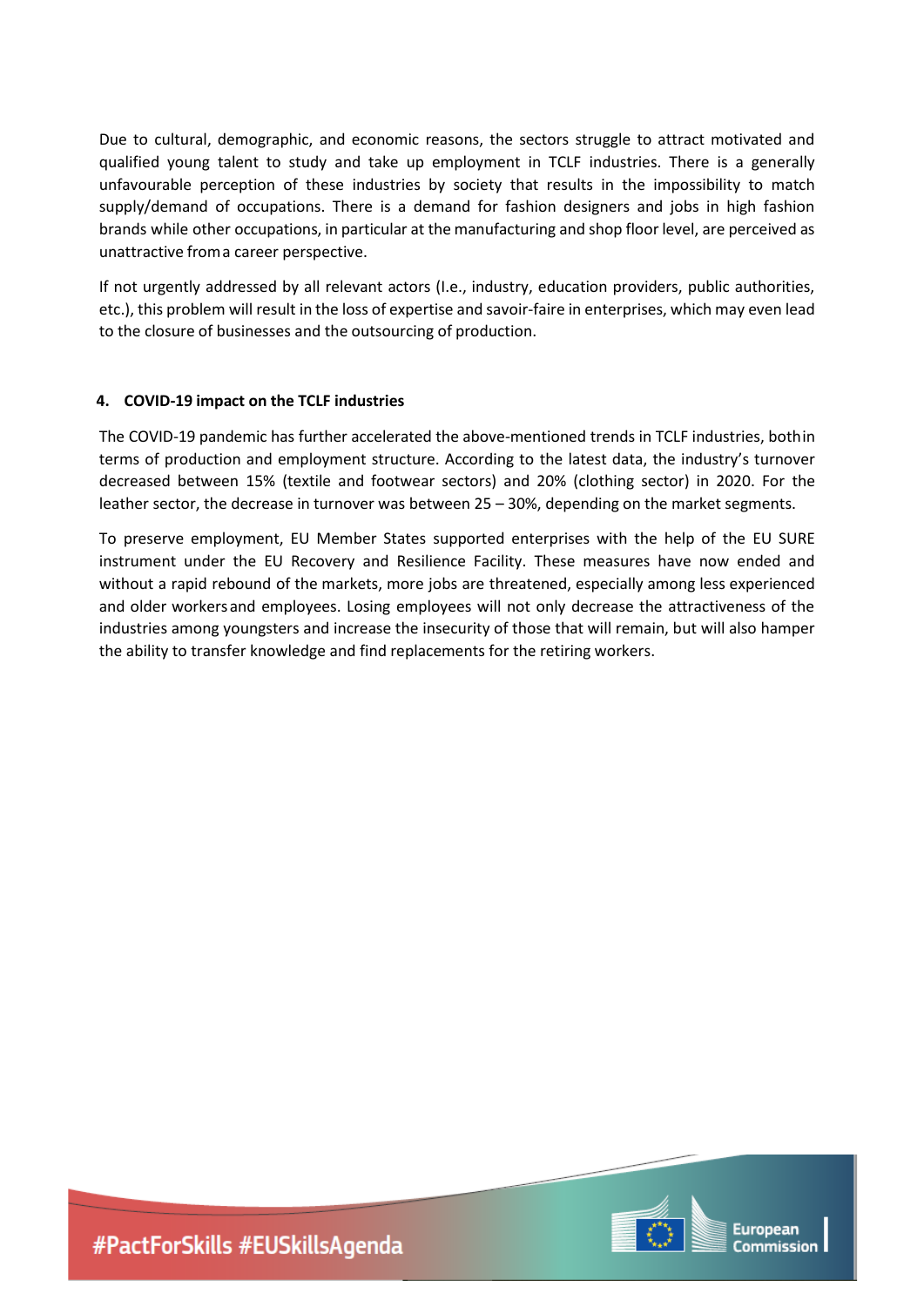# 5. What the industries need - summary of actions to include and how a Pact for Skills can help

The objective of the TCLF Pact for Skills is to enhance the competitiveness of the TCLF industries and its workforce. The Pact should be built around the following scheme:

| Objective                                                         | <b>Outcome</b>                                                                                                                                                                                                                                                                                                                                                                                                                                                                                                                                                                                                                                                                                 | <b>Actions</b>                                                                                                                                                                                                                                                                                                                                                                                                                                                                                                                                                                                                                                                                                                                                                                                                                                                                                                                                                                                                                                                                                                                                                                                                                                                                             |
|-------------------------------------------------------------------|------------------------------------------------------------------------------------------------------------------------------------------------------------------------------------------------------------------------------------------------------------------------------------------------------------------------------------------------------------------------------------------------------------------------------------------------------------------------------------------------------------------------------------------------------------------------------------------------------------------------------------------------------------------------------------------------|--------------------------------------------------------------------------------------------------------------------------------------------------------------------------------------------------------------------------------------------------------------------------------------------------------------------------------------------------------------------------------------------------------------------------------------------------------------------------------------------------------------------------------------------------------------------------------------------------------------------------------------------------------------------------------------------------------------------------------------------------------------------------------------------------------------------------------------------------------------------------------------------------------------------------------------------------------------------------------------------------------------------------------------------------------------------------------------------------------------------------------------------------------------------------------------------------------------------------------------------------------------------------------------------|
| 1. Promoting a culture $\circ$<br>of lifelong learning<br>for all | Broad participation of TCLF enterprises $\circ$<br>(especially SMEs) in the digital and green<br>transition by increasing their capacity to<br>react and adapt to new skills needs;<br>Re-valorisation<br>of<br>the<br>knowledge,<br>O<br>creativity and expertise accumulated<br>within the TCLF industries, making them<br>more available for current and future<br>workers;                                                                                                                                                                                                                                                                                                                 | Increase the use and accessibility of<br>mentoring and apprenticeships schemes<br>in EU-27 countries through a dedicated<br>support programme for the TCLF industry<br>(vouchers for<br>upskilling,<br>supporting<br>companies in upskilling of their workers)<br>and development of guidelines and case<br>studies;                                                                                                                                                                                                                                                                                                                                                                                                                                                                                                                                                                                                                                                                                                                                                                                                                                                                                                                                                                       |
|                                                                   | Increased participation in the up- and $\circ$<br>O<br>reskilling activities by TCLF employees and<br>youngsters, as well as unemployed persons<br>or workers from other industries that want<br>to make a career change or recycle<br>professionally;<br>'Retain the knowledge': avoid skills and<br>O<br>knowledge getting lost due to the lack of<br>a replacing generation once the older<br>workers retire;<br>Increase skills exchange between new<br>O<br>and experienced workers;<br>Have a modern system of education and<br>O<br>training providers in TCMF (VET, Higher<br>Education) which can be efficient in $\circ$<br>responding to the actual skills needs of<br>the industry | Support and promote the use of digital<br>applications within TCLF SME production<br>(digitisation of offline knowledge to digital<br>data, digitalisation of workflow and<br>manufacturing processes);<br>Participation<br>in<br>digital-related<br>new<br>$\circ$<br>initiatives;<br>$\circ$<br>Design and roll out courses promoting<br>latest technologies and digital tools such<br>as VR and AI (digital skills) and promoting<br>durability, repair and waste management<br>activities (green skills), in particular<br>circular design skills.<br>Support the education and training<br>providers (VET, HE) in upgrading and<br>modernising, so they can be responsive to<br>the needs of the market. This includes<br>appropriately training the trainers.<br>Establish a national/regional Pact4Skills<br>O<br>coordinated<br>committee,<br>by<br>social<br>partners, public authorities responsible for<br>education,<br>RIS <sub>3</sub><br>and<br>research<br>and<br>education centres to discuss needs,<br>required actions and available resources.<br>POTENTIAL COMMITMENTS:<br>Increase the offer of apprenticeships in<br>O<br>the TCLF industry by 20%;<br>Support 10,000 SMEs in their digitalisation<br>O<br>efforts;<br>Design 20 new educational processes and<br>O |
|                                                                   |                                                                                                                                                                                                                                                                                                                                                                                                                                                                                                                                                                                                                                                                                                | tools responding to green and digital skills;<br>Increase the 'training of trainer' offer by<br>O<br>10% across the EU.                                                                                                                                                                                                                                                                                                                                                                                                                                                                                                                                                                                                                                                                                                                                                                                                                                                                                                                                                                                                                                                                                                                                                                    |

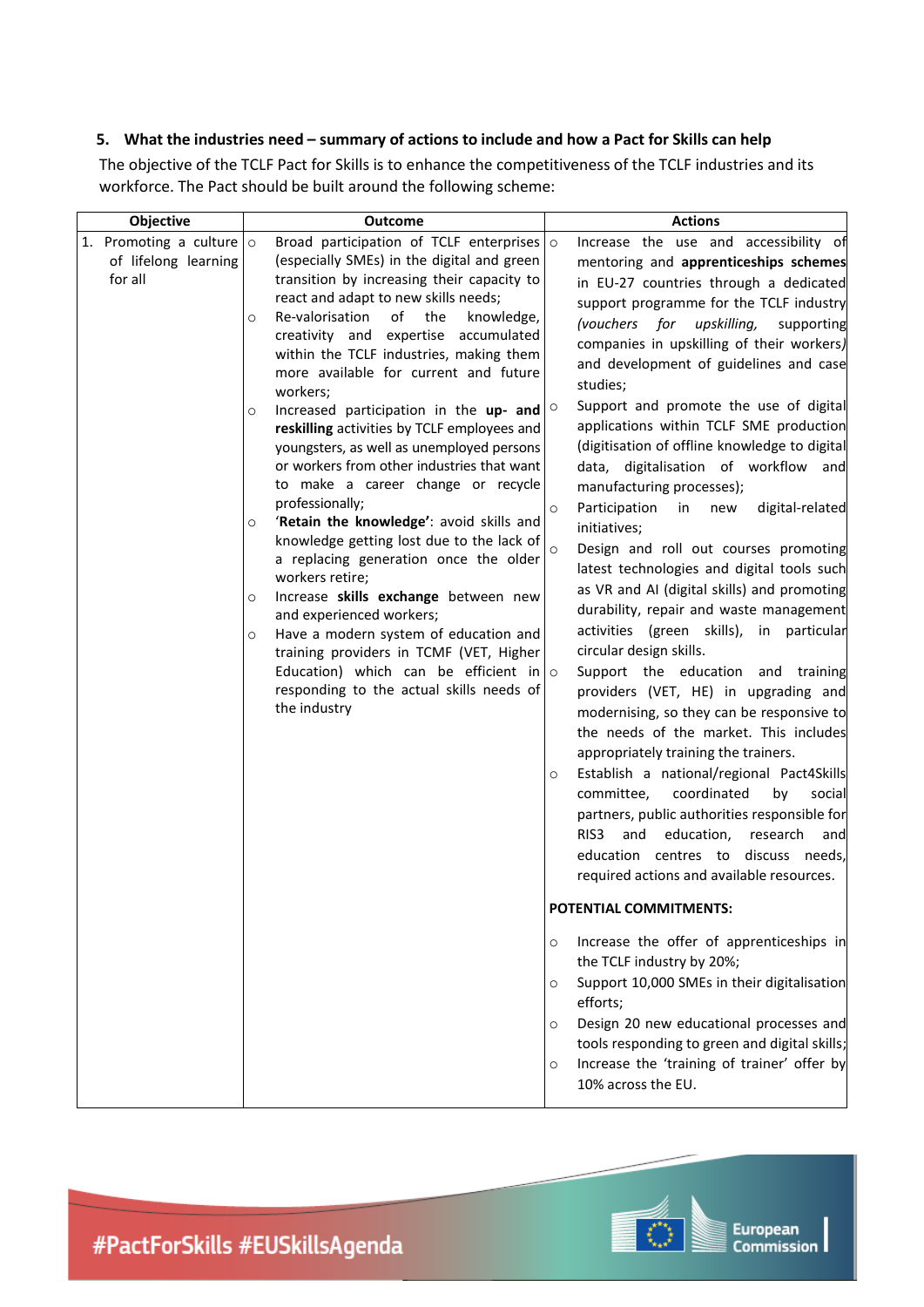| 2. | <b>Building a strong</b> $\circ$<br>skills<br>partnership<br>with<br>relevant<br>stakeholders | O | A stronger partnership between TCLF $\circ$<br>education providers (VET, HEI), research<br>and technology centres and TCLF industry<br>(in particular SMEs, Start-ups), increasing $\circ$<br>the relevance of the education provided<br>and the preparation of the teachers,<br>decreasing the skills gap and thus support<br>the long-term competitiveness of the<br>industry.<br>Likewise,<br>unemployment<br>agencies should also be part of this $\circ$<br>dialogue as they are a key actor to keep us<br>up to date with the movements of the<br>workforce market.<br>Promote specifically cooperation<br>at<br>regional level (putting a special focus on<br>our industry clusters) and at cross-<br>industry level. | O                       | Development of a map of the TCLF<br>education providers of different EQF level<br>across the EU;<br>Establishment of cross-sectoral skills and<br>best practice exchange with e.g. machine<br>manufacturing, chemicals, automotive,<br>electronics, textile services, etc.; and all<br>those technology providers most closely<br>linked to the TCLF sectors.<br>Build on the results of the Skills4Smart<br>TCLF project, in particular the Network of<br>VET providers and the Network of TCLF<br>and<br>clusters<br>well<br>regions<br>as<br>as<br>achievements obtained on EU TCLF Skills<br>Campus by enlarging further their scope<br>and membership. Building on these<br>results, establish permanent networks<br>that would promote skills and cooperation<br>between<br>regions,<br>and<br>support<br>cooperation and dialogue at regional level<br>through a dedicated demand driven grant<br>scheme (bottom-up initiative);<br>Provide more tailored mentorship to TCLF<br>SMEs to enable them an easier access to<br>EU and national/regional public funding. |
|----|-----------------------------------------------------------------------------------------------|---|------------------------------------------------------------------------------------------------------------------------------------------------------------------------------------------------------------------------------------------------------------------------------------------------------------------------------------------------------------------------------------------------------------------------------------------------------------------------------------------------------------------------------------------------------------------------------------------------------------------------------------------------------------------------------------------------------------------------------|-------------------------|----------------------------------------------------------------------------------------------------------------------------------------------------------------------------------------------------------------------------------------------------------------------------------------------------------------------------------------------------------------------------------------------------------------------------------------------------------------------------------------------------------------------------------------------------------------------------------------------------------------------------------------------------------------------------------------------------------------------------------------------------------------------------------------------------------------------------------------------------------------------------------------------------------------------------------------------------------------------------------------------------------------------------------------------------------------------------|
|    |                                                                                               |   |                                                                                                                                                                                                                                                                                                                                                                                                                                                                                                                                                                                                                                                                                                                              | $\circ$<br>$\circ$<br>O | <b>POTENTIAL COMMITMENTS:</b><br>Interactive <b>data source</b> of the TCLF<br>education providers of different EQF level<br>across the EU available for stakeholders<br>and workers;<br>Creation and support of 20 regional<br>partnerships<br>across<br>the<br>EU,<br>and<br>establishment of a virtual network of 200<br>regional stakeholders across the EU;<br>Creation of 5 cross-sectoral dialogues at<br>EU level.                                                                                                                                                                                                                                                                                                                                                                                                                                                                                                                                                                                                                                                 |
| 3. | Monitoring<br>skills $\circ$<br>supply/demand and<br>skills<br>anticipating<br>needs          |   | Providing to the TCLF industry up to date $\circ$<br>and detailed analysis in terms of skills<br>supply/demand, trends and forecasts,<br>which will increase its adaptability,<br>competitiveness on the global market and<br>decreasing time of reaction;                                                                                                                                                                                                                                                                                                                                                                                                                                                                   | $\circ$                 | of<br><b>Skills</b><br>Establishment<br>the<br><b>TCLF</b><br>Observatory with industry, policy and<br>education stakeholders as members;<br>Establishment of close cooperation of the<br>TCLF Skills Observatory with EU bodies,<br>national observatories of employment and<br>training and international organisations,<br>and set close cooperation with EU bodies,<br>national observatories and international<br>organisations.                                                                                                                                                                                                                                                                                                                                                                                                                                                                                                                                                                                                                                      |

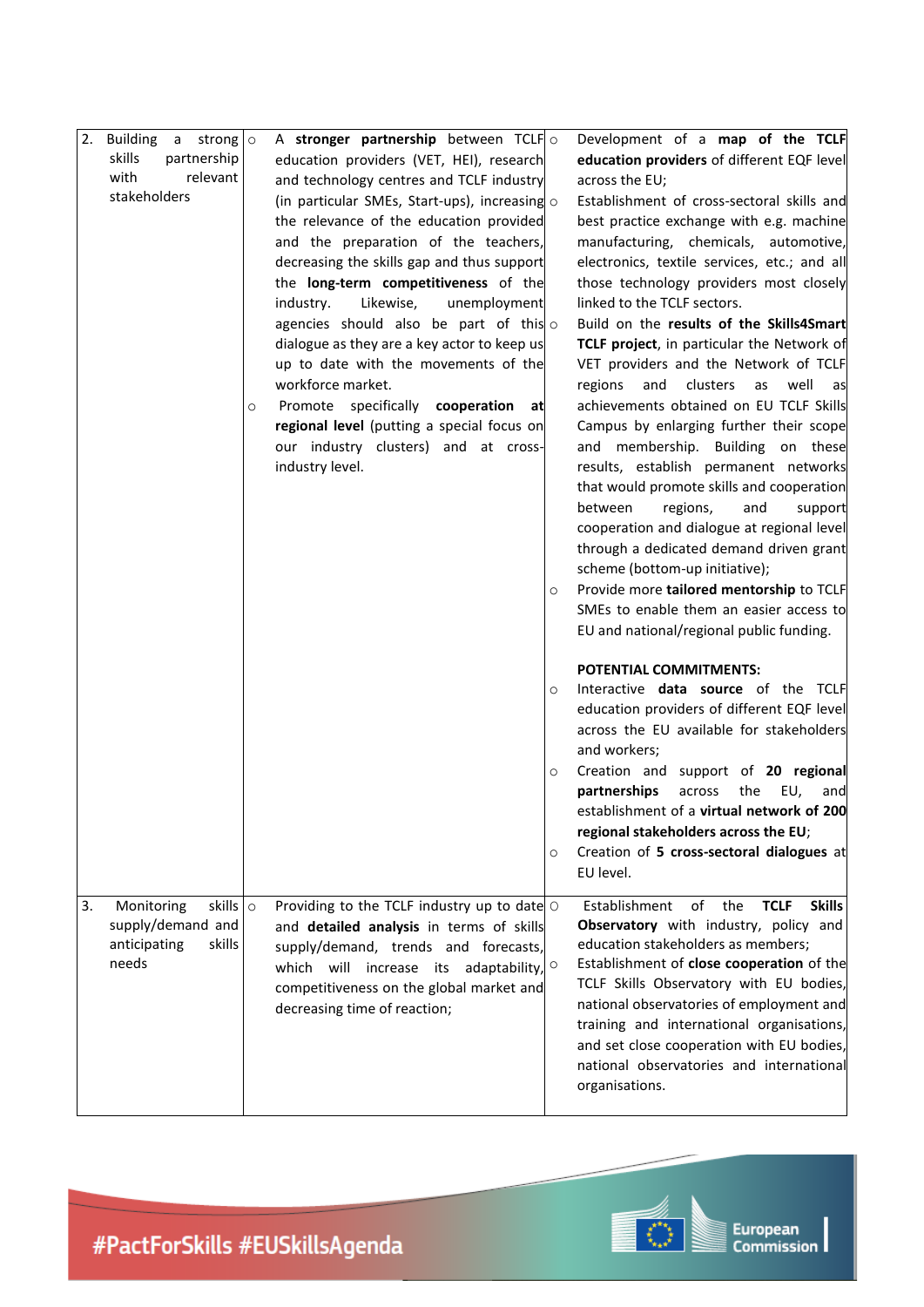|                                                                               |                                                                                                                                                                                                                                                                                                                                                                                       | POTENTIAL COMMITMENTS:                                                                                                                                                                                                                                                                                                                                                                                                                                                                                                                                                                                                                                                                                                                                                                                                                                                                                                                                                                                                                                                                                                                                                                                                                                                                                                                                                                                                                                                                                                                                                             |
|-------------------------------------------------------------------------------|---------------------------------------------------------------------------------------------------------------------------------------------------------------------------------------------------------------------------------------------------------------------------------------------------------------------------------------------------------------------------------------|------------------------------------------------------------------------------------------------------------------------------------------------------------------------------------------------------------------------------------------------------------------------------------------------------------------------------------------------------------------------------------------------------------------------------------------------------------------------------------------------------------------------------------------------------------------------------------------------------------------------------------------------------------------------------------------------------------------------------------------------------------------------------------------------------------------------------------------------------------------------------------------------------------------------------------------------------------------------------------------------------------------------------------------------------------------------------------------------------------------------------------------------------------------------------------------------------------------------------------------------------------------------------------------------------------------------------------------------------------------------------------------------------------------------------------------------------------------------------------------------------------------------------------------------------------------------------------|
| against $\circ$<br>4.<br>Working                                              | balance<br>Increased<br>gender<br>on                                                                                                                                                                                                                                                                                                                                                  | Regular TCLF surveys and reports<br>$\circ$<br>on jobs and skills needs every 2-3<br>years, involving companies and<br>education representatives (VET,<br>HEI).<br>Organise a detailed mapping of workforce<br>the $\circ$                                                                                                                                                                                                                                                                                                                                                                                                                                                                                                                                                                                                                                                                                                                                                                                                                                                                                                                                                                                                                                                                                                                                                                                                                                                                                                                                                         |
| discrimination<br>and<br>for gender equality<br>and<br>equal<br>opportunities | leadership level in the TCLF industries;<br>Increased social inclusion in the TCLF<br>$\circ$<br>industries<br>(in<br>particular<br>concerning o<br>migrants and people with disabilities);<br>Increase the mobility of the workers<br>O<br>between EU and non-EU countries;<br>Increased safety of workers in their<br>O<br>workplace against discrimination and $\circ$<br>violence | gender and social inclusion across the<br>TCLF industry by the TCLF Observatory;<br>Launch of TCLF manifesto of diversity<br>together with supporting campaign with<br>promotional<br>materials,<br>events<br>and<br>activities (target audience 20,000 TCLF<br>companies);<br>Launch a series of training courses and<br>workshops for TCLF managers<br>and<br>employers on how to increase the<br>diversity in their companies, create safe<br>places for reporting of abuses, etc. (target<br>audience 1,000 participants);<br>Application of due diligence guidelines,<br>$\circ$<br>such as OECD Due Diligence Guidelines for<br>Footwear and Garment Value Chains;<br>Ensure that all workers have equal access<br>$\circ$<br>to training by, for example, provision of<br>governmental economic support to those<br>companies whose employees are absent<br>while following a training;<br>Develop adapted skills and qualification<br>$\circ$<br>recognition frameworks for migrants and<br>facilitate their integration in regular<br>European TCLF training programmes to<br>upgrade their knowledge and increase<br>their employability in their host country.<br><b>POTENTIAL COMMITMENTS:</b><br>Increase diversification (gender,<br>age,<br>$\circ$<br><b>TCLF</b><br>background)<br>in<br>company<br>management by up to 5% each year, in<br>particular access to higher positions by<br>women;<br>Increase diversification of TCLF workforce<br>O<br>(inclusion of migrant workers and increase<br>of female workers in technical jobs) by up<br>to 5% each year. |
|                                                                               |                                                                                                                                                                                                                                                                                                                                                                                       |                                                                                                                                                                                                                                                                                                                                                                                                                                                                                                                                                                                                                                                                                                                                                                                                                                                                                                                                                                                                                                                                                                                                                                                                                                                                                                                                                                                                                                                                                                                                                                                    |